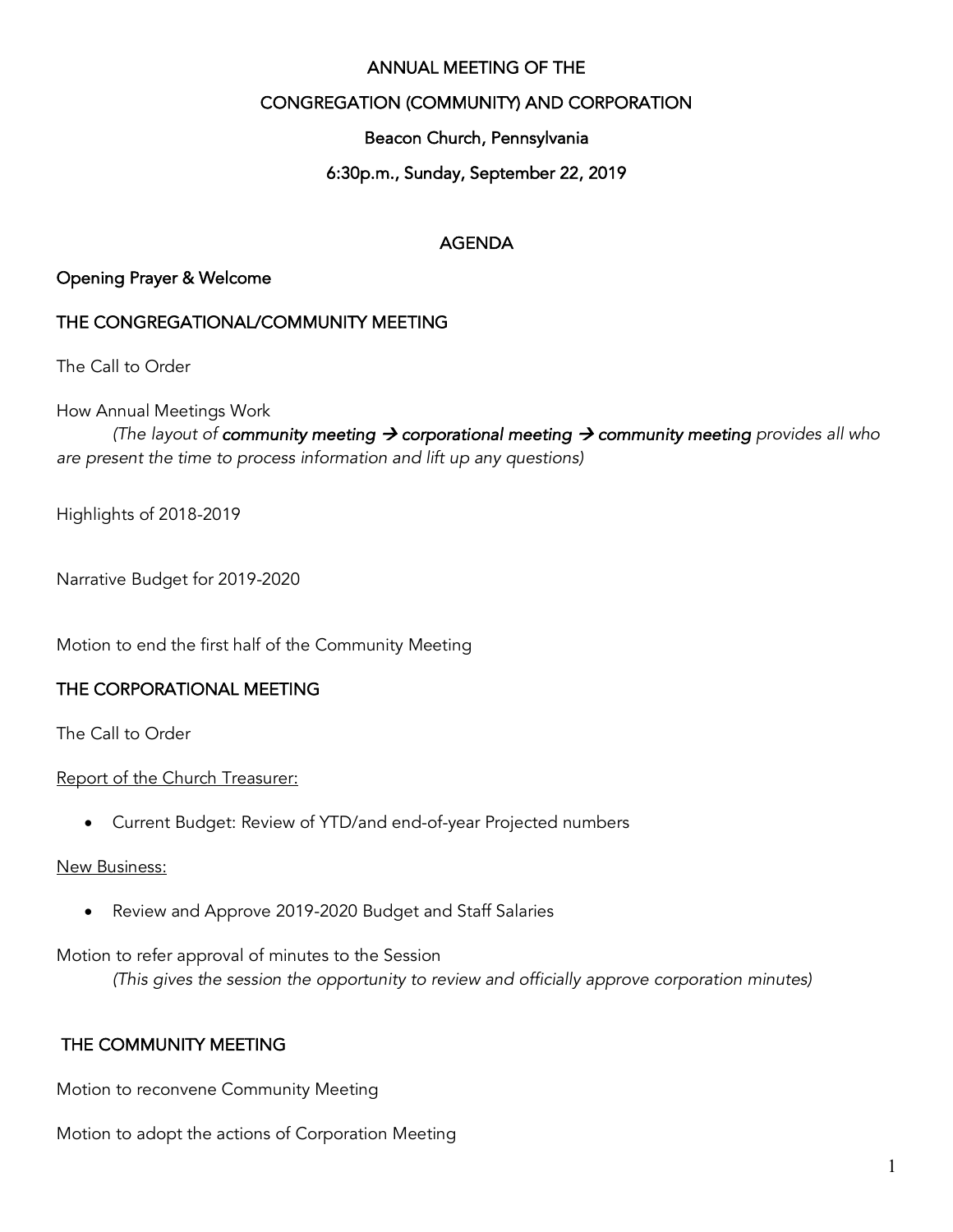#### New Business:

Motion to refer approval of Community minutes to the Session

*(This gives the session the opportunity to review and officially approve community minutes)*

Good of the Order

Motion to Adjourn

Closing Prayer & Blessing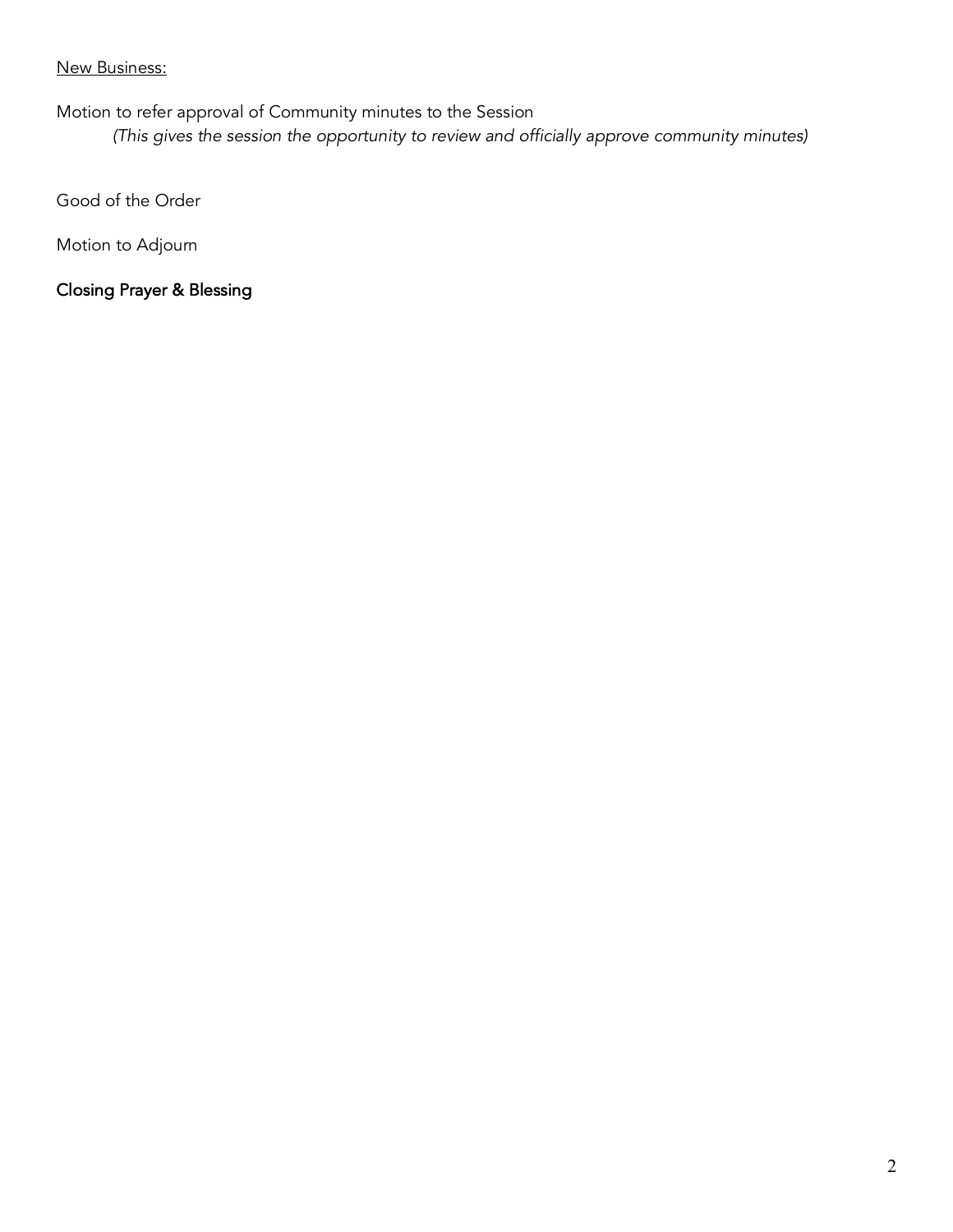

## **Beacon by the Numbers**

| 80  | Gingerbread Houses completed during our 8th annual holiday event        |
|-----|-------------------------------------------------------------------------|
| 112 | Songs made into a Beacon Hymnal by church partner Grace Presbyterian    |
| 34  | Youth & adult volunteers who ran our summer Open Yard program           |
| 100 | Pumpkins painted by families at our annual Pumpkin-Painting workshop    |
| 52  | Loaves of Communion Bread baked by volunteers & shared by the community |











### *Looking Ahead to 2019-2020:*

As we look toward this next season of the Beacon adventure, we are excited to welcome more people into lay leadership, explore new program offerings in the areas of bible study, children's faith formation, and local service opportunities, continue sharing our space with neighbors in a variety of ways, welcome new members, grow in our giving goals, and as always, offer a wide welcome through worship and programming.

## **Highlights**

*Listening* to regular worship attendees about how worship could better meet spiritual growth needs

*Experimenting* with incorporating more Scripture and congregational singing into worship

*Building* community at monthly family art events, including pumpkin-painting, gingerbread houses, maskmaking, & gardening

**Connecting** with neighbors of all ages through storytime, water play, art, nail polish, & kickball during summer Open Yard

*Enjoying* newly-installed airconditioning (!) in the sanctuary as well as a much needed masonry repair to the facade of the building

*Welcoming* a new member to the board & new staff: Brandon Schoeneweis, 1001NWC Pastoral Resident, and Olivia Patterson, Student Pastor from Princeton Theological **Seminary**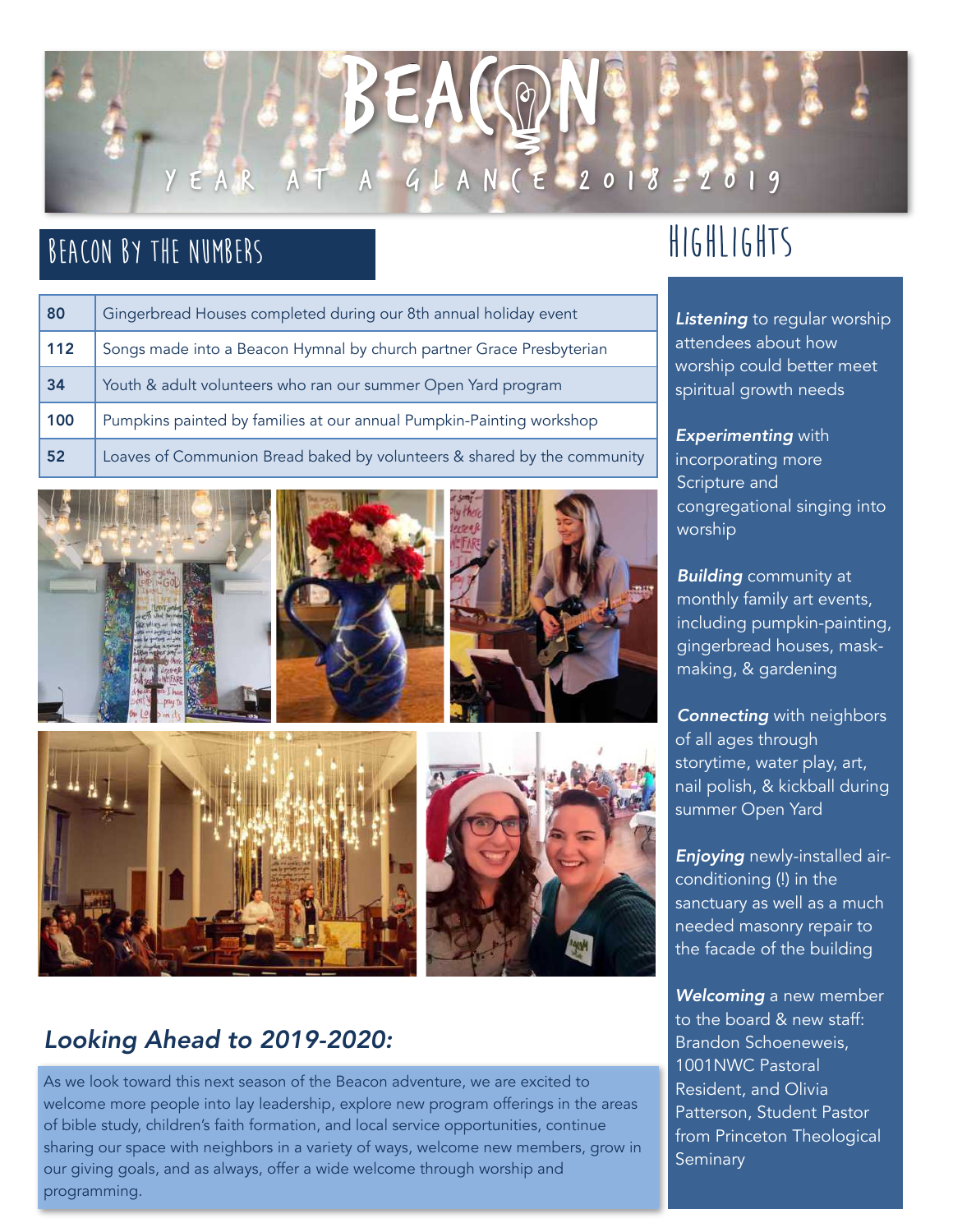# **Beacon's budget 2019-2020**

| <b>EXPECTED INCOME</b>            |           |
|-----------------------------------|-----------|
| Offering Plate & Online Donations | \$18,500  |
| Church Partnerships               | \$25,000  |
| Annual Appeal                     | \$2,000   |
| Secular & Presbytery Grants       | \$7,000   |
| Rental Income                     | \$26,760  |
| Previous Year Funds               | \$32,084  |
| <b>TOTAL INCOME</b>               | \$111,344 |

#### EXPECTED INCOME



Offering Plate & Online Donations Church Partnerships Annual Appeal Secular & Presbytery Grants Rental Income Previous Year Funds

| <b>EXPECTED EXPENSES</b>                                     |           |
|--------------------------------------------------------------|-----------|
| Building Expenses (rent, repairs as needed)                  | \$14,900  |
| Infrastructure Costs (internet, insurance, PR)               | \$8,650   |
| Supplies (program, office, food & beverage)                  | \$3,200   |
| <b>Mission Giving</b>                                        | \$1,500   |
| Pastoral Care Discretionary Funds                            | \$550     |
| Staff Expenses (salary, continuing ed,<br><i>insurance</i> ) | \$75,901  |
| <b>Family Leave Staff Support</b>                            | \$1,350   |
| <b>TOTAL EXPENSES</b>                                        | \$106,051 |

| <b>POTENTIAL OVERFLOW.</b> |         |
|----------------------------|---------|
| Income minus expenses      | \$5,293 |





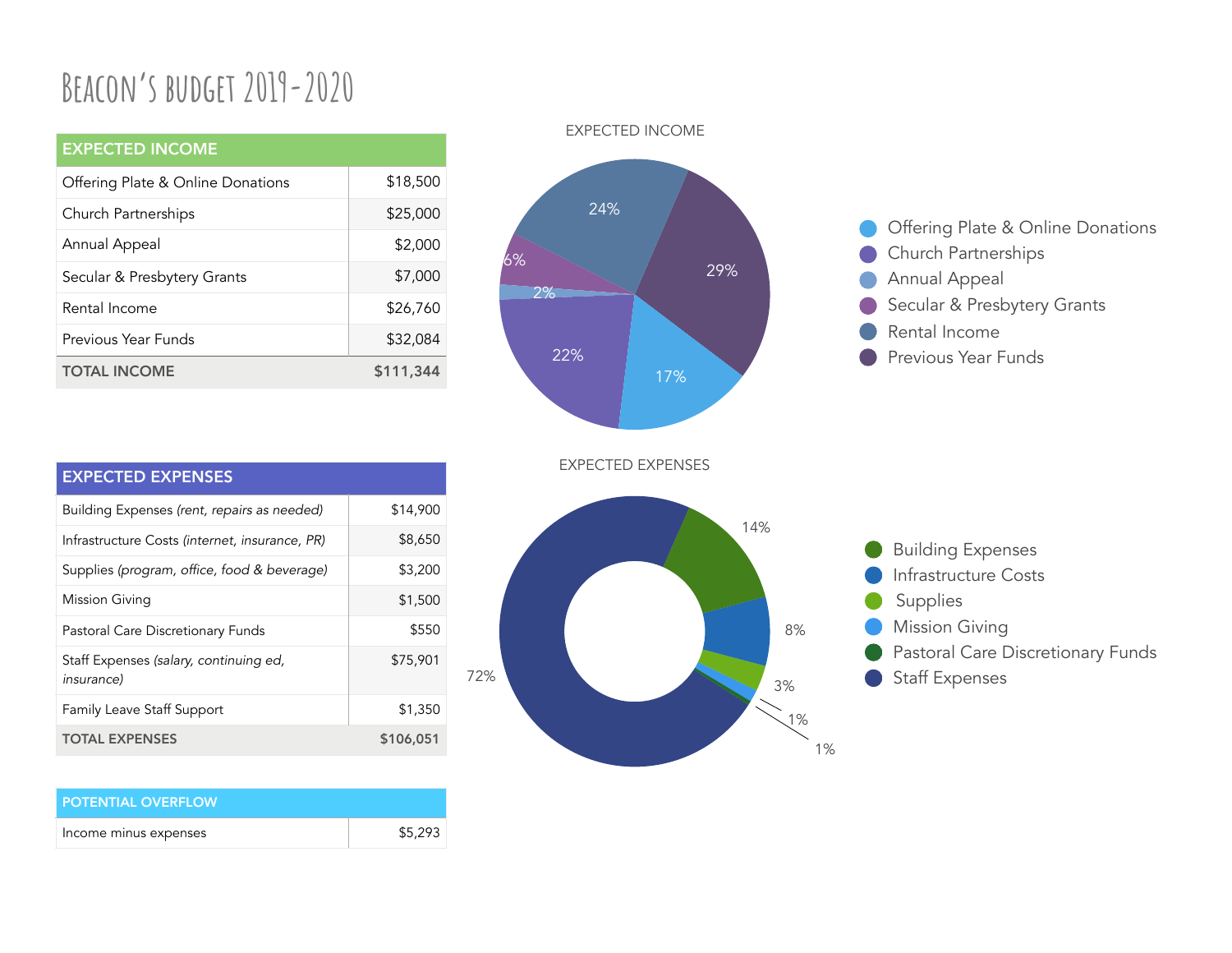#### A Narrative Budget for Beacon's Program Year 2019-2020

Our overall mission is to strengthen our local community, its neighbors and children, through art, storytelling, and faith. Our core values are Conversation, Collaboration, Adventure, Creativity, and being Locally-focused. We envision a Kensington community in which neighbors are known and cared for by each other; community members are invited and empowered to build community and work for justice; and concrete needs are met and social fabric is strengthened.

This budget achieves our mission as expressed in three categories:

- *1. Worship & Faith Formation*
- *2. Hospitality & Community Growth*
- *3. Civic Engagement*

#### Worship and Faith Formation Our mission: to provide life-changing worship every week of the year and nurture children and adults in their spiritual development. \$74,235 or ~70% of budget

This past year we saw significant attendance shifts as members and attendees experienced various life events and changes. We have said goodbye to a couple members and board members, while this summer we have welcomed a handful of new folx who have become regular attendees. We are aiming to offer a new members class in October. The addition of air conditioning in the sanctuary in late August has made the past few weeks much more pleasant in the space, and we've been excited to offer that hospitality, especially to families with little ones or elderly attendees who are more vulnerable to intense heat. Also this summer, we began integrating more scripture into various pieces of liturgy (facing God and sending, specifically) in an effort to build up biblical literacy and encounter a broader variety of genres represented in scripture. This has also enabled more lay leaders to participate in leading these pieces, as people report feeling less pressure to lead a responsive reading than to come up with a theological framing as an introduction to a piece of liturgy. We also made the switch from the Narrative Lectionary to the Revised Common Lectionary this summer, also with biblical literacy in mind.

We had a leadership retreat for our board in the spring with Rev. Beth Scibienski as facilitator, and are planning to have a storytelling retreat on 10/5 facilitated by R. Eric Thomas. We're looking forward to hearing and sharing our faith stories together.

This funding includes:

- *A percentage of staffing expenses* (pastor's salary and insurance; and pastoral resident salary)
- *Worship music stipends and worship supplies and a percentage of office and building supplies* (communion bread, food for community dinners, children's books, art supplies, and paper towels)
- *A percentage of infrastructure costs* (rent, program insurance, printing and postage, advertising, and financial review)

#### Hospitality and Community Growth:

#### Our mission: to be a hospitable gathering place of our neighbors, especially those who are not church members. \$25,452 or ~24% of budget

We successfully hosted several family art workshops for our neighbors during the program year. Projects included pumpkin-painting, gingerbread houses, Mardi Gras masks, and gardening. These were well received and welcomed anywhere from 12 to 100 participants depending on the event. The goal of these events continues to be 2-fold: 1) introduce people to Beacon; 2) build relationships between neighbors, new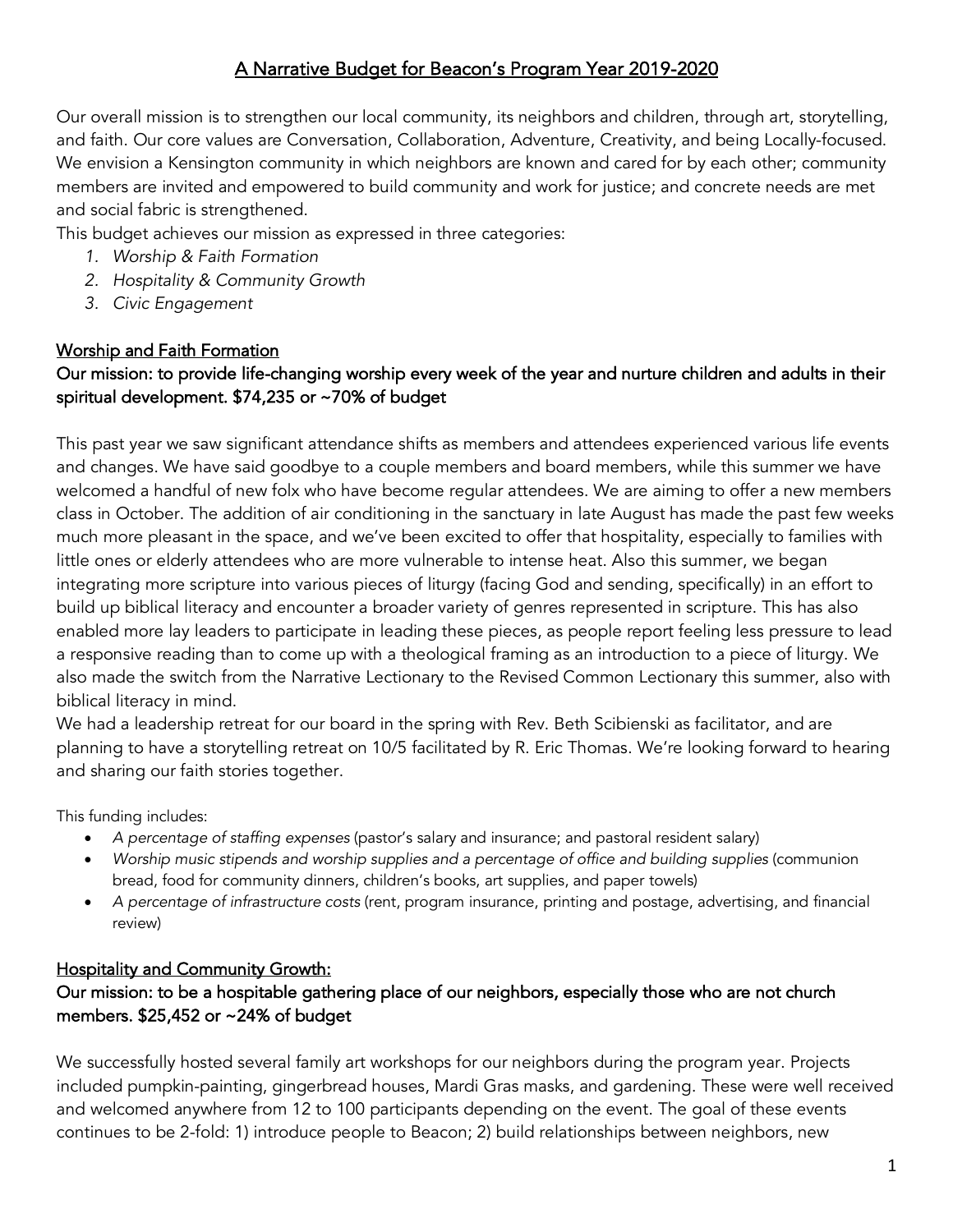residents and long term residents, those new to Beacon and those more established in the community, and build relationships within families themselves. We are planning on having 2 events in the fall and 3 in the spring this program year.

We welcomed 14 families this summer to Beacon's yard, with some returning families and some people who were new to Beacon. Given some of our staffing, funding, and volunteer-base limitations, we ran Open Yard just on Thursdays instead of twice a week for 4 weeks instead of 8. One of our board members and another Beacon member were the lead volunteers who coordinated a more relaxed program grounded in free play, and some unexpected partnerships were built with City Service Mission and Old First Reformed UCC, from which we welcomed volunteer groups on 3 out of 4 Thursdays. Given some of these challenges, the program still felt very successful, as parents bonded, and children enjoyed safe recreation and shared stories. We hope to deepen some of those institutional partnerships and offer the program twice a week next summer.

We've continued to open our space to neighbors via various rentals, including a lot of birthday parties this summer, Narcotics Anonymous (weekly on Sunday evenings), and Playology LLC, a small (4-6 students) playbased preschool directed by Ms. Trisha Luhar. Our partnership with Playology has required some adaptation, but overall having children in the building, learning, growing, and playing 5 days a week has been a real delight. We have also benefited from the rental income, which has helped smooth out shifts in individual and church partner giving.

This funding includes:

- *A percentage of staffing expenses* (pastor's salary and insurance, and pastoral resident stipend)
- *A percentage of program, office, and building supplies* (food for dinners, art supplies, printer toner, paper towels, etc.)
- *A percentage of infrastructure costs* (rent, program insurance, printing and postage, advertising, and financial review)

#### Civic Engagement:

#### Our mission: to embody Jesus' love outside of Beacon's walls and do the work of justice that Jesus calls us to. \$6,363 or ~6% of budget

This category of funding includes our gifts of time and finances to other community organizations, as well as our support of the Presbyterian Church USA's mission initiatives both locally and nationally. Time invested in other community organizations' efforts include volunteering with ORCA/FNA/EKNA/Hackett on neighborhood clean-up days, volunteering with Standing Up for Racial Justice, ORCA meetings, and more. Financial gifts are still being determined by the session and we'll update you about those as soon as possible. In the past we have supported the New Kensington Community Development Corporation, Penn Home (local assisted living benefitting some of our more vulnerable, elderly neighbors), the library at Hackett Elementary, and the mission initiatives of the Presbytery of Philadelphia. Our mission giving is calculated by combining income from worship offering and income from individual donor gifts and giving 6% of that total. It is our goal to work toward giving 10% of worship and individual giving.

This funding includes:

- *A percentage of staffing expenses* (pastor's salary and insurance, and pastoral resident salary)
- *Direct financial gifts to support other organizations* (NKCDC, Penn Home, Hackett, and Presbytery)
- *A percentage of program and office supplies* (books, paper, pencils, cardstock, printer toner, etc.)
- *A percentage of infrastructure costs* (rent, program insurance, printing and postage, advertising, and financial review)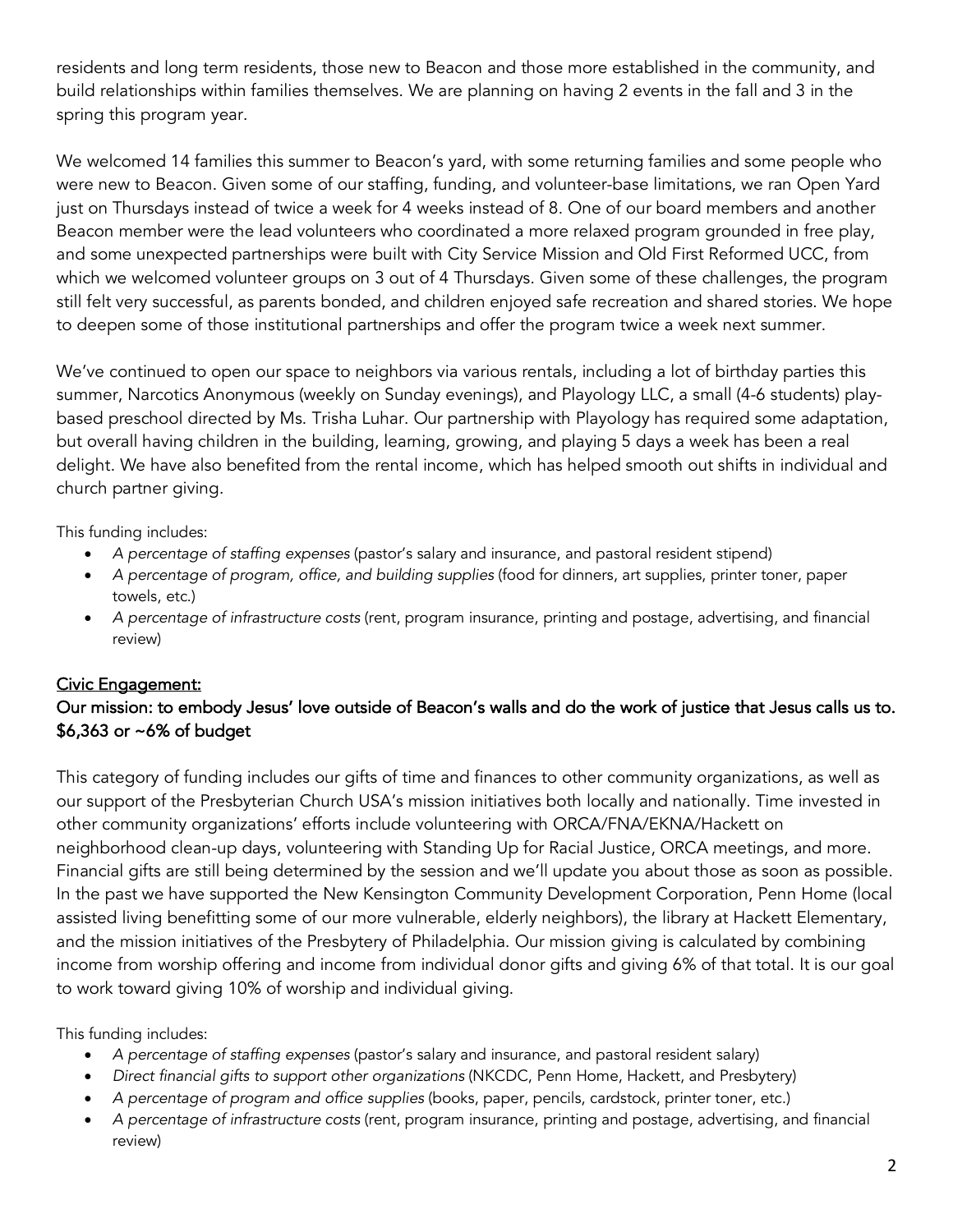| Beacon Budget 2019-2020                                                                    |                  |
|--------------------------------------------------------------------------------------------|------------------|
|                                                                                            |                  |
| Congregation/Organization (Projected)                                                      |                  |
| Offering - Worship                                                                         | 3,500            |
| Individual - nonspecified                                                                  | 15,000           |
| Church Partnerships                                                                        | 25,000           |
| Annual Appeal                                                                              | 2,000            |
| Other Funds Received in Previous Fiscal Year                                               | 32,084           |
| [\$35,000 received summer 2019 for Sept 2019-August 2020]                                  |                  |
|                                                                                            |                  |
| Other Funds Likely to be Received<br>Penn Treaty Special Services District (PTSSD) rolling | 3,000            |
| Great Ends Grant-Youth                                                                     | 1,000            |
| Great Ends Grant: Leadership Development (for 1001 Residency)                              | 3,000            |
| Rental Income                                                                              | 26,760           |
|                                                                                            |                  |
| Total Likely Income                                                                        | 111,344          |
|                                                                                            |                  |
| Funds Available for Application                                                            |                  |
| Patricia Kind Foundation                                                                   | 2,000            |
| Seybert Foundation                                                                         | 2,000            |
| <b>Babcock Charitable Trust</b>                                                            | 2,000            |
| Walton Award                                                                               | 50,000           |
|                                                                                            |                  |
| <b>Total Potential Income</b>                                                              | 167,344          |
|                                                                                            |                  |
| Expenses:                                                                                  |                  |
|                                                                                            |                  |
| Rent                                                                                       | \$14,400         |
| Professional Fees (Annual Review with CPA)                                                 | \$500            |
| Program Insurance                                                                          | \$4,000          |
| Program Supplies                                                                           | \$2,000          |
| <b>Worship Supplies</b>                                                                    | \$400            |
| Food/Beverage - Hospitality (Food, etc)                                                    | \$100            |
| Worship/Honoraria - music                                                                  | \$6,650          |
| Communications (Postage and Printing)<br>Promotional Fees/Advertising                      | \$325            |
|                                                                                            | \$225            |
| Communications (Telephone/Internet)<br>Maintenance & Repairs - General Building Upkeep     | \$1,650<br>\$500 |
| Cleaning - Building Supplies                                                               | \$300            |
| Office Supplies                                                                            | \$400            |
| Presbytery Affiliation Costs (Per Capita Estimate)                                         | \$400            |
| <b>Mission Giving</b>                                                                      | \$1,500          |
| Program Supplies - Child Abuse Clearance Fees                                              | \$25             |
| Meeting Hospitality                                                                        | \$50             |
| Pastoral Care Fund                                                                         | \$250            |
| Session Discretionary Fund                                                                 | \$250            |
|                                                                                            |                  |
| <b>Staff Expenses:</b>                                                                     |                  |
| Zen payroll/Gusto                                                                          | \$525            |
| Salaries - Director Compensation (Rev. Rebecca Blake, 1/2 time)                            | \$27,500         |
| Continuing Education (Rebecca)                                                             | \$500            |
| Salaries - Insurance (Rebecca)                                                             | \$0              |
| Salaries - 1001 NWC Resident Compensation (Brandon Schoeneweis, 3/4 time)                  | \$36,667         |
| Family Leave Staff Support                                                                 | \$1,350          |
| Contribution to 1001NWC Residency                                                          | \$4,584          |
| Workers' Comp                                                                              | \$1,000          |
| Total Expenses                                                                             | \$106,051        |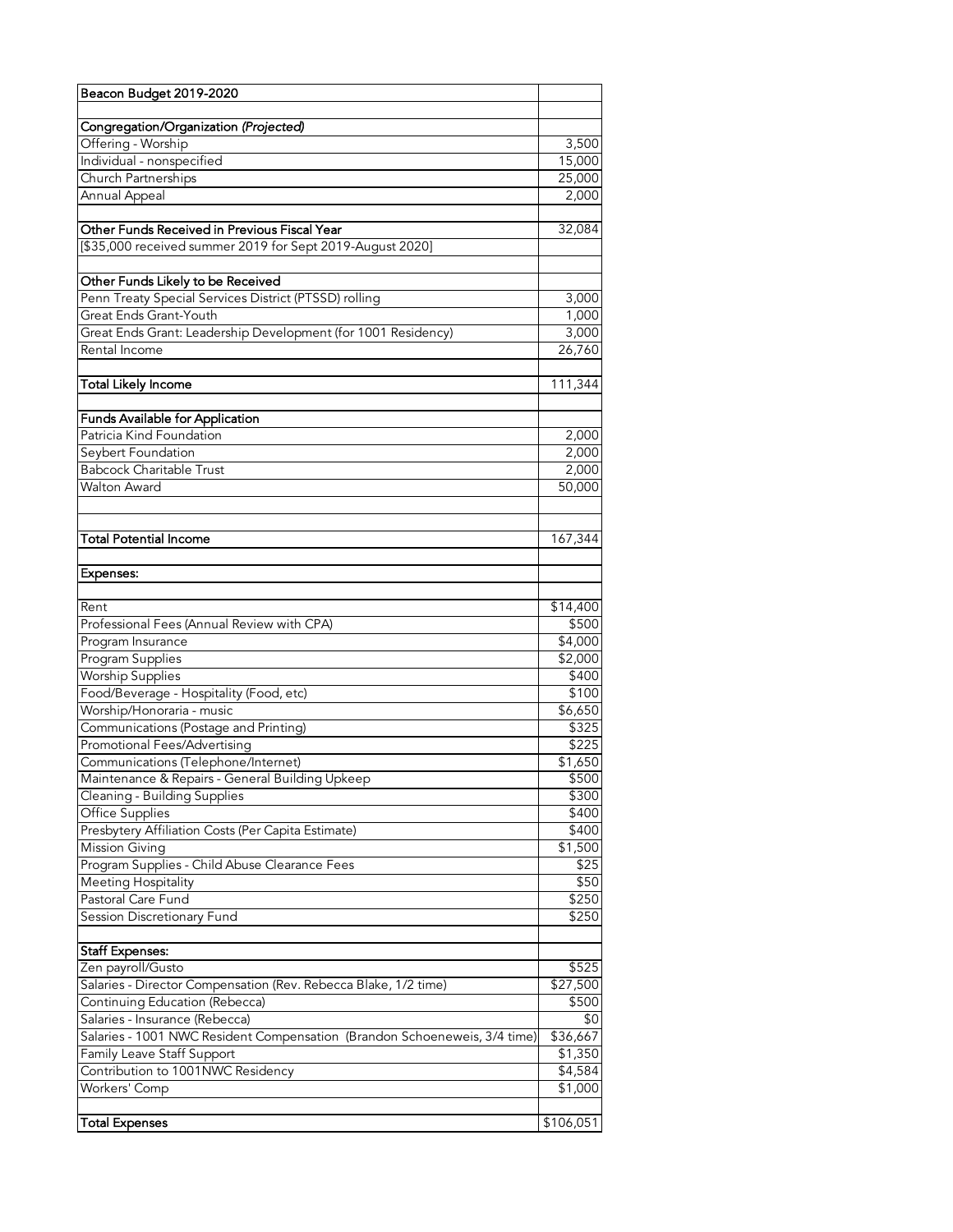#### MEMORANDUM OF UNDERSTANDING

#### *between*

#### THE BEACON SESSION

*and*

#### THE REV. REBECCA BLAKE

For the program year stretching from Oct. 1, 2019, through Sept. 30, 2020, the Session expects that Rev. Blake will serve as Pastor and Director of Beacon, working half time (20 hours/week) with responsibilities including:

#### Community Care

- Providing care for people in the worshiping community, people in the secular programs, and people in the neighborhood who are not part of the programs.
- Praying for the work of Beacon, the members of the worshiping community, the participants in other programs, and the neighborhood.
- Developing and maintaining positive relationships with people in the neighborhood.

#### Programming

• Providing supervisory support for community programming, ensuring they are implemented effectively and efficiently;

#### Worship and Christian Education

- Planning and leading regular worship with the worship team, preaching regularly, administering the sacraments and/or arranging for their administration, and seeking out ways to incorporate the visual and experiential arts on a regular basis;
- Overseeing the provision of theological learning for adults and children.

#### Staff Supervision

- Supervising and supporting pastoral resident, student pastor, lay liturgists, and worship leaders.
- Maintaining certification as field education supervisor;
- Recruiting field education students for the following year and summer;

#### **Executive**

- Overseeing day to day operations;
- Participating in continuing education that benefits the life and work of Beacon;
- Casting a vision for Beacon as a whole and as a faith community space.
- Creating and monitoring Beacon's budget and overseeing Beacon's finances alongside our volunteer financial team.

#### Communications and Infrastructure

- Creating, developing, and maintaining a comprehensive communications strategy, including but not limited to: maintaining Beacon's website, supervising the production and distribution of regular newsletters based on community and liturgical rhythms, digital updates, annual reports, promotional material for Beacon's initiatives, developing a clear visual brand communicated via print, digital, and building/program aesthetic.
- Maintaining a positive and productive relationship with the session, including attending and moderating meetings of the session, providing the session with full and accurate reports, and keeping in communication with the elders in between meetings as needed.

#### **Partnerships**